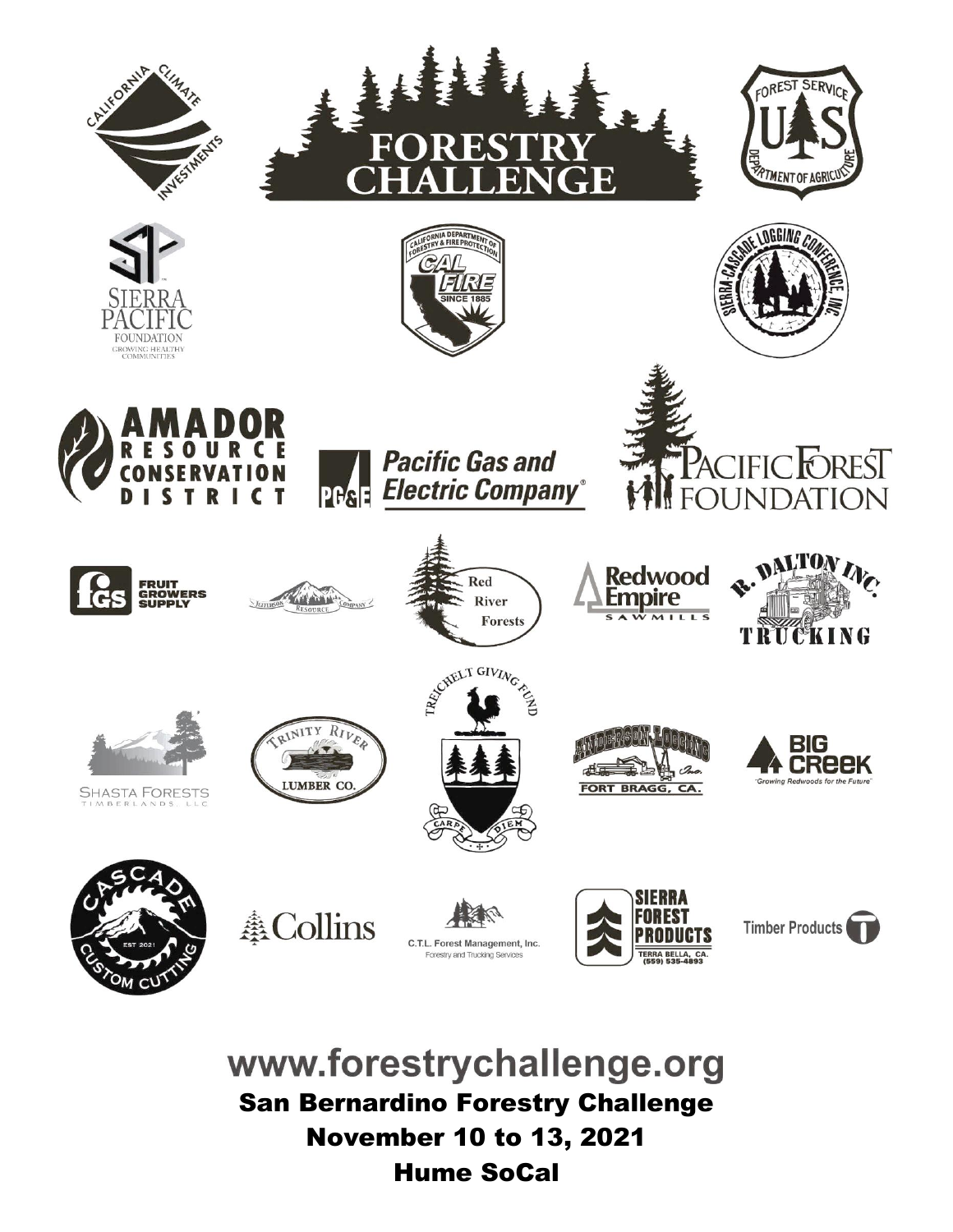#### **2021 SAN BERNARDINO FORESTRY CHALLENGE SCHEDULE OF EVENTS**

#### **Wednesday, November 10, 2021**

| $4:00$ to 5:30 | Registration                                     |
|----------------|--------------------------------------------------|
| 5:30 to 6:30   | Dinner                                           |
| 7:00 to 8:15   | Welcome and Focus Topic Question Presented / Q&A |
| 8:30 to 10:00  | Evening Social Time / Night Hike                 |
| 10:00          | <b>Report to Dorms</b>                           |

#### **Thursday, November 11, 2021**

| 8:00 to 8:45<br>9:00 to 12:00 | <b>Breakfast</b><br><b>Field Training</b>                   |
|-------------------------------|-------------------------------------------------------------|
| 12:00 to 1:00                 | Lunch                                                       |
| 1:00 to 1:30                  | Gather and Travel to Data Collection                        |
| 1:30 to 4:30                  | Data Collection                                             |
| 4:30 to 5:30                  | <b>Travel Back to Hume SoCal</b>                            |
| 5:30 to 6:30                  | Dinner                                                      |
| 6:30 to 6:45                  | Dinner Clean-up                                             |
| 7:00 to 10:30                 | Teams Prepare Presentations / "Ask a Forester" Appointments |
| 10:45                         | <b>Report to Dorms</b>                                      |

#### **Friday, November 12, 2021**

| <b>Breakfast</b>                                       |
|--------------------------------------------------------|
| <b>Gather for Field Testing</b>                        |
| <b>Field Testing</b>                                   |
| Lunch                                                  |
| Group/School Photos, Pacing Contest, Field Test Review |
| Free Time / Organized Activities                       |
| Dinner                                                 |
| <b>Teams Finish Preparing Presentations</b>            |
| <b>Evening Social Time</b>                             |
| <b>Report to Dorms</b>                                 |
|                                                        |

#### **Saturday, November 13, 2021**

| 8:15 to 9:00   | <b>Breakfast</b>                                   |
|----------------|----------------------------------------------------|
| 8:15 to 9:00   | <b>Judges Orientation</b>                          |
| 9:15 to 11:10  | Teams Report to Holding Area or Give Presentations |
| 11:20 to 11:45 | <b>Judging Panel Feedback to Students</b>          |
| 11:45 to 12:00 | Awards                                             |
| 12:00          | Lunch and Farewell                                 |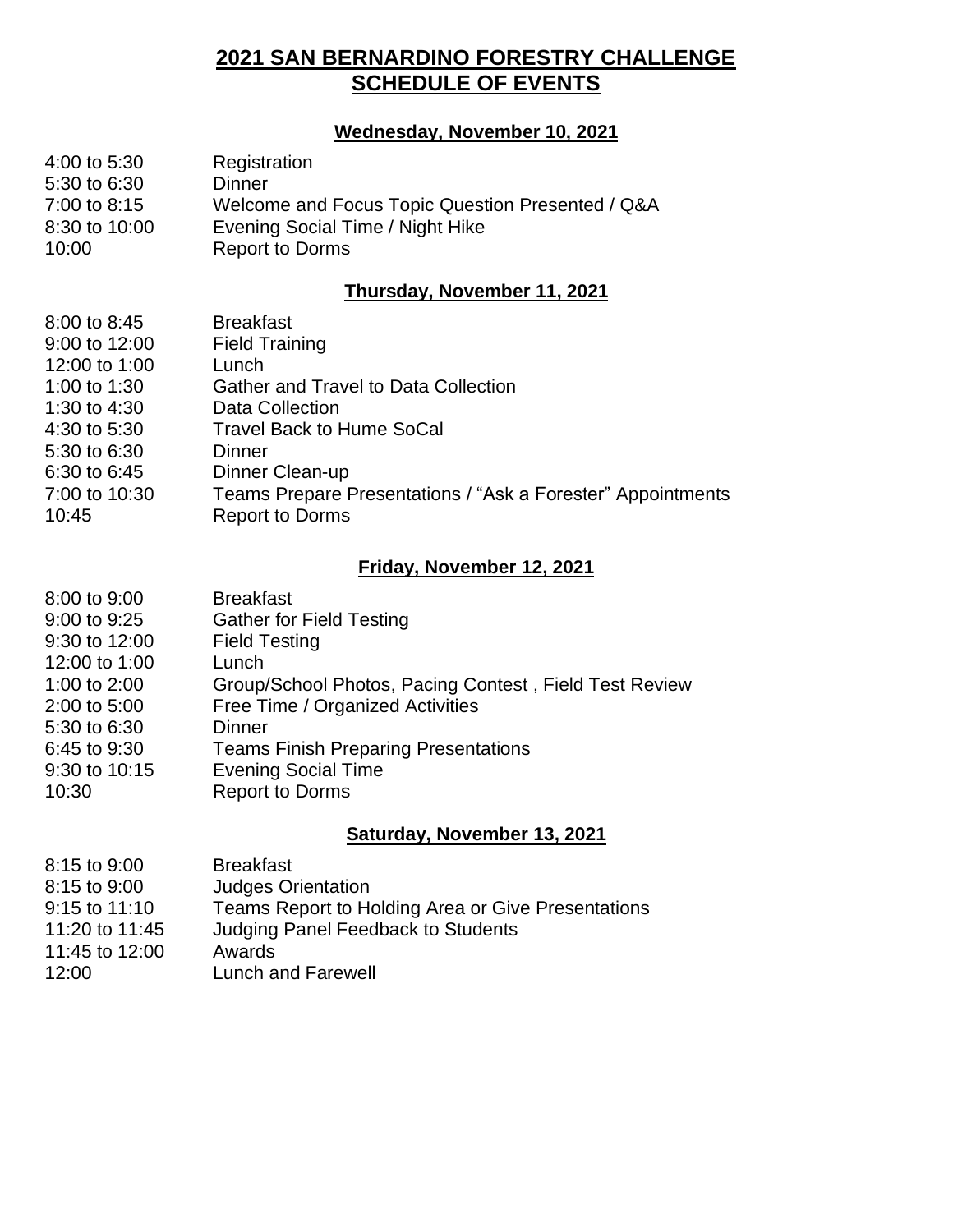## **2021 San Bernardino Forestry Challenge Participants**

| <b>School</b>                  | City              | Advisor(s)                       | Team #'s       |
|--------------------------------|-------------------|----------------------------------|----------------|
| Canyon Crest Academy San Diego |                   | Duc Do                           |                |
| <b>Charter Oak</b>             | Covina            | Ray Edmondson                    | 2              |
| <b>Citrus Hill</b>             | <b>Perris</b>     | Debbie Wroblewski, Audrey Woelke |                |
|                                |                   | David Casey                      | 15, 16, 17, 18 |
| Cypress                        | <b>Cypress</b>    | <b>Erin Doherty</b>              | 3              |
| Esperanza                      | Los Angeles       | Willa Akey, Christin Henderson   | 4, 5           |
| Littlerock                     | <b>Littlerock</b> | <b>Robin Olsen</b>               | 6, 7, 8        |
| Oxford                         | Cypress           | <b>Robert Nguyen</b>             | 9              |
| Palisades                      | Los Angeles       | <b>Steve Engelmann</b>           | 10, 11, 12     |
| Vista                          | Vista             | Sara Benner                      | 13, 14         |

### **Housing Assignments**

| Dorm              | # & Gender | <b>Schools</b>                    |
|-------------------|------------|-----------------------------------|
| Golden Eagle east | 14 Males   | Oxford, Palisasdes, Vista         |
| Condor west       | 6 Males    | <b>Littlerock</b>                 |
| Condor east       | 3 Males    | <b>Canyon Crest Academy</b>       |
| Sparrow north     | 12 Females | Esperanza                         |
| Sparrow south     | 10 Females | <b>Littlerock</b>                 |
| Blue Jay north    | 21 Females | Cypress, Oxford, Palisades, Vista |

#### **Bear Lodge Diane and Staff 530-417-1960**

**(limited reception)**

## **San Bernardino Forestry Challenge Champions**

2014 – CA Academy of Mathematics and **Science** 2015 – Los Osos High School 2016 – Los Osos High School 2017 – Oxford Academy 2018 – J. W. North High School 2019 – J. W. North High School

### **Pacing Contest Winners**

2014 - CA Academy of Mathematics and **Science** 2015 – Littlerock High School 2016 – Los Osos High School 2017 – Oxford Academy 2018 – Charter Oak High School 2019 – Oxford Academy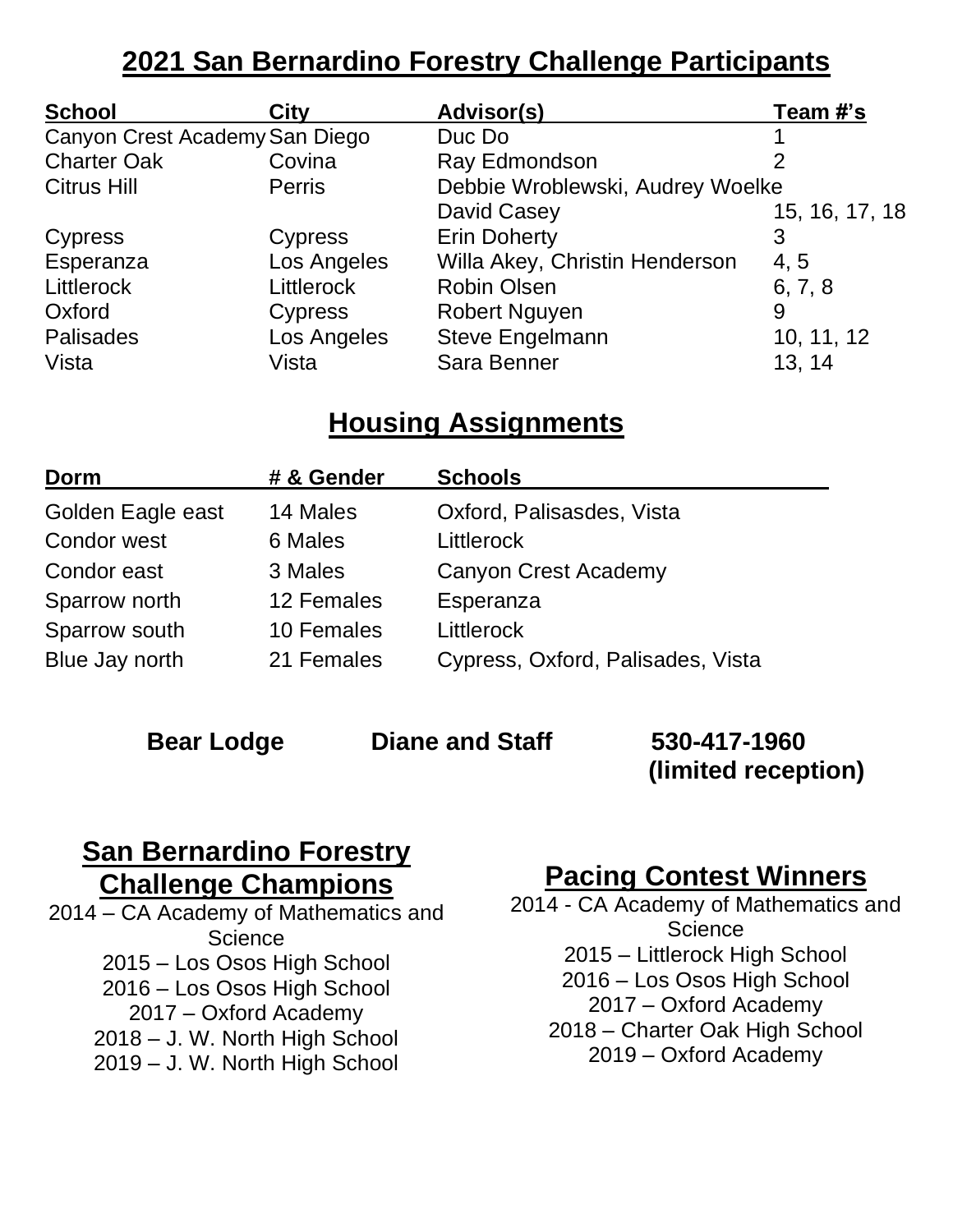# **2021 Forestry Challenge Rules**

*Updates to the rules are italicized and underlined.*

### **I. Participant Eligibility**

- 1. Students enrolled in grades 9 through 12 are eligible to participate. Community college students and 8<sup>th</sup> graders may participate if the facility can accommodate them, as determined by the Forestry Challenge (FC) Coordinator.
- 2. Teams will consist of two to five students from the same school, homeschool, tribe, or scouting group. More than one team may enter from each school as space permits. However, there may be a need to restrict the number of students per school, depending on the facility's capacity.
- 3. An adult advisor must accompany each team. The advisor can be a teacher, staff member, or approved parent from that school. One advisor can supervise more than one team from the same school, as housing arrangements permit.
- 4. For schools bringing only one adult, an additional adult of the opposite gender must be available on standby to ensure proper overnight supervision. Schools will be notified the day after the registration deadline if additional adults are required to assure correct ratios.
- 5. Each participant must arrive with all applicable and signed Liability / Medical / Media Release Forms in order to participate. These forms must be turned in at registration or received prior to the event.
- 6. Only registered participants with signed forms will be allowed on site.
- 7. Chaperones and students will check in together unless prior arrangements are made with the FC Coordinator.
- 8. At least one team advisor must be on site with their students at all times and will be responsible to assure that team members display proper conduct during the event and at the host facility.
- *9. All participants must comply with the FC COVID-19 policy.*

#### **II. Participant Behavior**

- 1. Participants will report any illness or personal emergency to the Coordinator or designated staff.
- 2. If participants break or damage the property of the FC or the host site, they are responsible for reporting the damage and paying for its repair.
- 3. All students must attend and fully participate in all scheduled activities.
- 4. Although advisors must attend all activities to properly supervise students, they are not allowed to actively participate in field testing or focus topic presentation preparation.
- 5. Students must report to and stay in their assigned cabins or dormitories at the designated time at the end of each day. Facility housing will be described in advance, and if it does not meet the needs of one or more students, the advisor must ask for alternate arrangements in advance of the start of the event.
- 6. No students or chaperones are allowed to leave the host site without approval.
- 7. Tobacco, drugs, and alcohol are prohibited during all parts of the event.
- 8. Participants are expected to behave in a professional manner, consistent with behavior appropriate to the workplace. Harassment, bullying, and any form of discrimination is NOT appropriate workplace behavior. Any observance or reporting of such actions will be thoroughly investigated and disciplined. Disciplinary actions can include disqualification and/or dismissal from the event and host site.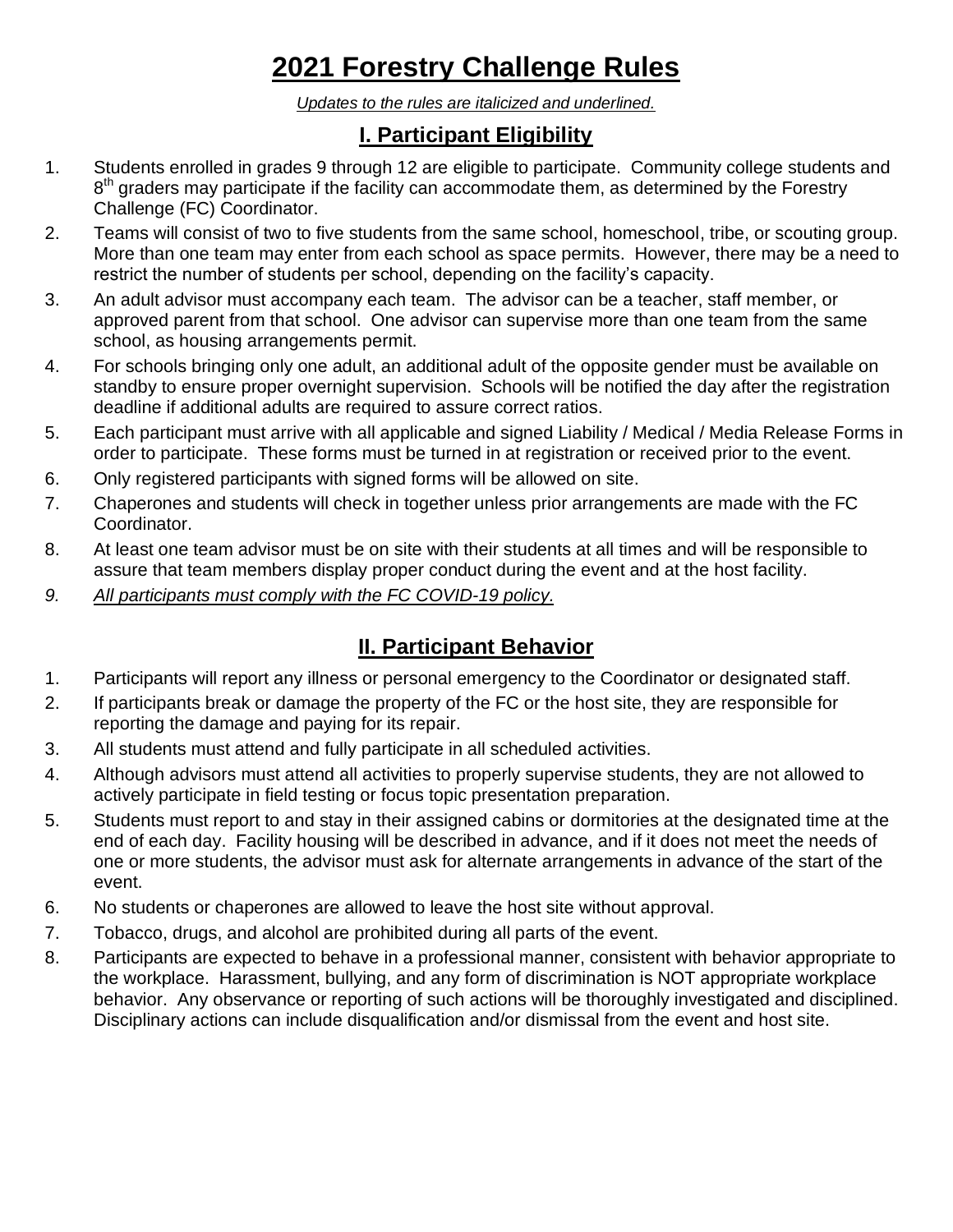#### **III. Registration Fees and Deadlines**

- 1. Schools that pre-register by June 30, 2021, may receive a discount on the registration fees listed below. Schools that pre-register after June 30 will be expected to pay the registration fees listed below.
- 2. A completed registration form (available online) must be submitted 12 days before the start of the event.
- 3. Registration fee due dates and full amounts are as follows:
	- Shasta FC fees are \$120 per person, due September 29
	- Santa Cruz FC fees are \$215 per person, due October 13
	- El Dorado FC fees are \$215 per person, due October 27
	- San Bernardino FC fees are \$215 per person, due November 10
- 4. Registration fees are due upon arrival to the event and must be paid for each person attending, including teachers and adult chaperones. Fees for advisors' infants and small children may be modified on a case-by-case basis.
- 5. Teachers will be asked to use the online registration fee calculator as an indicator of attendance numbers for their school. This form can also be used as an invoice to initiate payment by their district.
- 6. Registration fee totals will be considered final the Friday before the event based on the registration fee calculator or subsequent updates provided to the FC Coordinator.
- 7. Student or chaperone substitutions of the same gender are allowed between the Friday prior and up to the start of the event.
- 8. There will be no refunds for students or chaperones who cancel after the Friday before the event, and registration fees for persons who do not attend are non-refundable.

#### **IV. Competition Components and Expectations**

- 1. The FC has two parts: a Field Test and a Presentation. The two parts will be scored separately. The Field Test will be worth 60% and the Presentation will be worth 40% of the total score.
- 2. The Field Test is completed as a team and is comprehensive in nature, with many questions using props and tools such as tree specimens and forestry equipment. One test key will be provided for each school after the testing period, to be returned by the end of the testing day. The FC Coordinator or designee will be available to answer questions.
- 3. Test questions will be developed using the FC Learning Objectives and reference materials linked to the Objectives as a guide but are not necessarily limited to those items. Knowledge of basic ecological concepts and information presented during the event may be tested as well.
- 4. The use of personal electronic devices such as cell phones is not allowed during field testing, Friday presentation prep time, and Saturday morning while in the waiting area. Devices will be confiscated if deemed necessary by authorized staff and volunteers.
- 5. Students will not be allowed to use their reference materials, including cellular devices, during the Field Test. All materials needed during the Field Test, including identification keys, reference materials, calculators, and equipment, will be provided at the testing stations.
- 6. Any written and electronic materials teams bring to the event and gather while at the event may be used during presentation prep time. Laptop computers will be used, and there will be equal access to wireless internet when available. Hotspot devices will be allowed as determined by the FC Coordinator.
- 7. Students will not be allowed to review presentation materials once the first presentation period begins and will be asked to gather in one area to wait until their presentation time begins.
- 8. Each team's Field Test and Presentation scores will be totaled, and overall place awards will be given accordingly. All participants will receive a certificate of participation.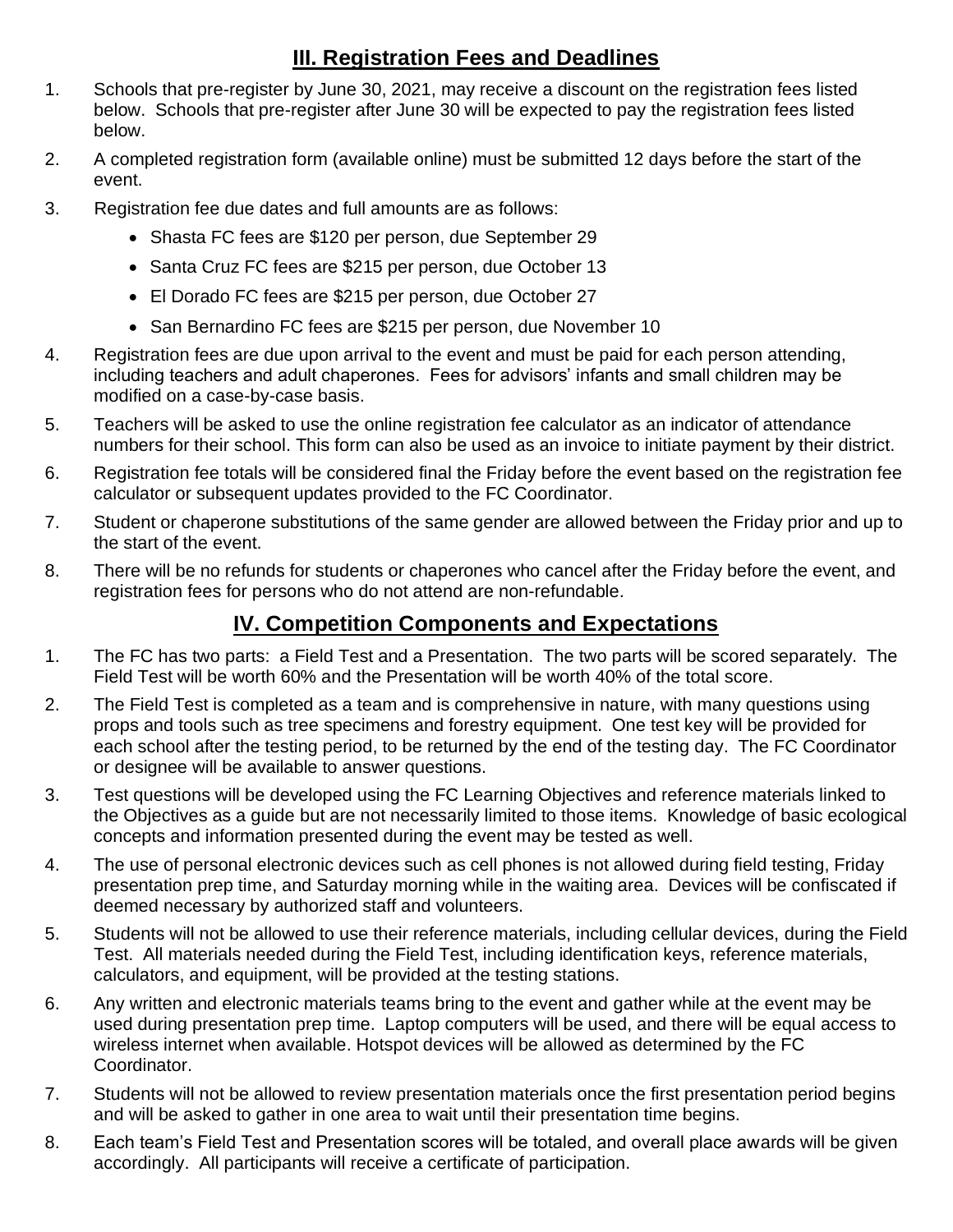### **V. Other**

- 1. Transportation to, from, and during an event will be the responsibility of each participating team unless transportation is provided during an event.
- 2. Students may attend more than one regular event during the fall season. If a team with one or more repeating students places in the top 5, that team will not displace a team that is competing for the first time that season.
- 3. Students and advisors will be asked to complete an evaluation form at the conclusion of the event.
- 4. Grievances must be submitted in writing to the FC Coordinator by the end of the review period immediately following the Field Test or the Presentation portion of the event. Grievances will be reviewed by the Coordinator and discussed with involved judges and/or volunteers. The Coordinator's decisions are final.
- 5. FC rules are subject to change by the Coordinator. Any changes will be explained in advance to all teams and advisors.
- 6. Host site/facility rules will be enforced in addition to FC Rules.
- 7. Any infraction of any of the FC Rules may result in disqualification and/or dismissal from the event and the host site.



*The Forestry Challenge is part of California Climate Investments, a statewide program that puts billions of Cap-and-Trade dollars to work reducing GHG emissions, strengthening the economy, and improving public health and the environment – particularly in disadvantaged communities. The Cap-and-Trade program also creates a financial incentive for industries to invest in clean technologies and develop innovative ways to reduce pollution. California Climate Investments projects include affordable housing, renewable energy, public transportation, zero-emission*  vehicles, environmental restoration, more sustainable agriculture, recycling, and much more. At lease 35 percent of *these investments are located within and benefiting residents of disadvantaged communities, low-income communities, and low-income households across California. For more information, visit the California Climate Investments website at: www.caclimateinvestments.ca.gov.*



*This publication made possible through a grant from the USDA Forest Service.*

*In accordance with Federal law and U.S. Department of Agriculture policy, this institution is prohibited from discriminating on the basis of race, color, national origin, sex, age or disability. (Not all prohibited bases apply to all programs.)*

*To file a complaint of discrimination: write USDA, Director, Office of Civil Rights, Room 326-W, Whitten Building, 1400 Independence Avenue, SW, Washington, D.C. 20250-9410 or call (202) 720-5964 (voice and TDD). USDA is an equal opportunity provider and employer.*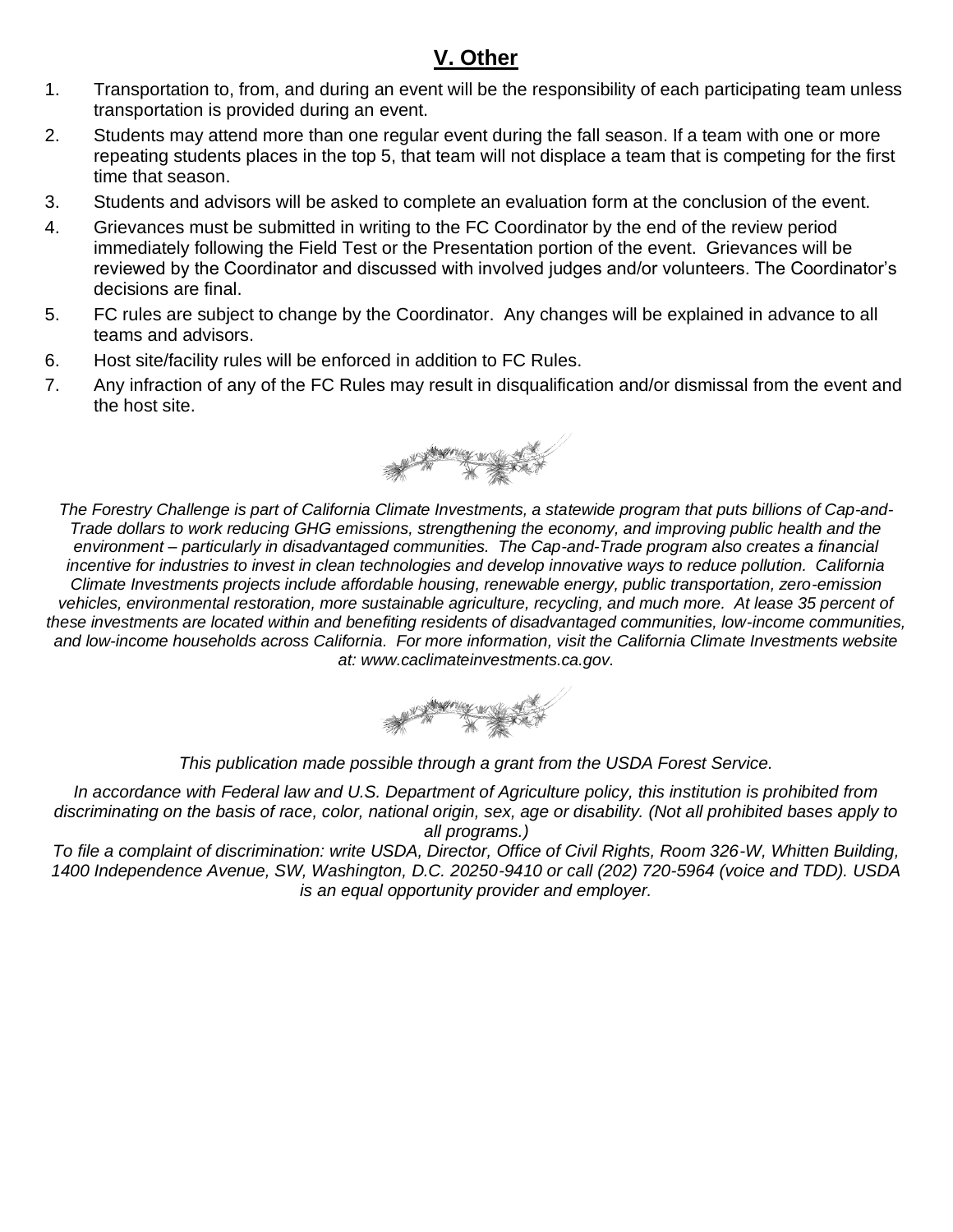### **The George Little Memorial Award for Volunteer Excellence**

The George Little Memorial Award for Volunteer Excellence was established in 2011. George was born on May 10, 1939 and passed on June 19, 2011. He was a dedicated volunteer at the Forestry Challenge, assisting with field training and testing, even developing training materials. George served in the US Navy from 1962 to 1966 and worked in the family business at Union Planing Mill in Stockton until 2002. Union Planing Mill, founded in 1891, was a lumber, moulding, fixture, and cabinet shop. The business specialized in redwood moulding and custom work for clients including UC Berkeley North Gate and the William Randolph Hearst private estate in Wyntoon, Siskiyou County.



#### **Award Recipients:**

2011 – Dennis Norgord, Website Manager (aka "Tech Angel") 2012 – John Nicoles, Staff Forester Extraordinaire 2013 – David Van Lennep, Redwood Empire Forester 2014 – Katie Carlson, ANTHS grad and Forestry Challenge Alum 2015 – Mike Garcia, Fruit Growers Supply Co., Retired 2016 – Nikki Visser, Event cook for El Dorado FC 2017 – Ernie Lory, Grizzly Flats Fire Safe Council 2018 – Len Lindstrand, W.M. Beaty & Associates Forester, Retired 2019 – Dan Cullinane, High School Teacher, Retired 2020 – Mike De Lasaux, Retired Forester, Cooperative Extension

### **Forestry Challenge Initiative to Promote College and Career Readiness**



Hey Teachers! We've done a lot of information gathering in order to provide a well-rounded list of college and career options for students to explore in forestry and natural resources. Our website has been updated with a collection of videos about professions in the industry. We continue to publish our College and Career newsletter with information on college programs and career opportunities. We will be sending around a sign-up sheet for students who would like to subscribe. Colleges throughout California have provided informational brochures about their forestry programs that are available to students during events and will be sent home with advisors to be given to each school's college and career guidance office.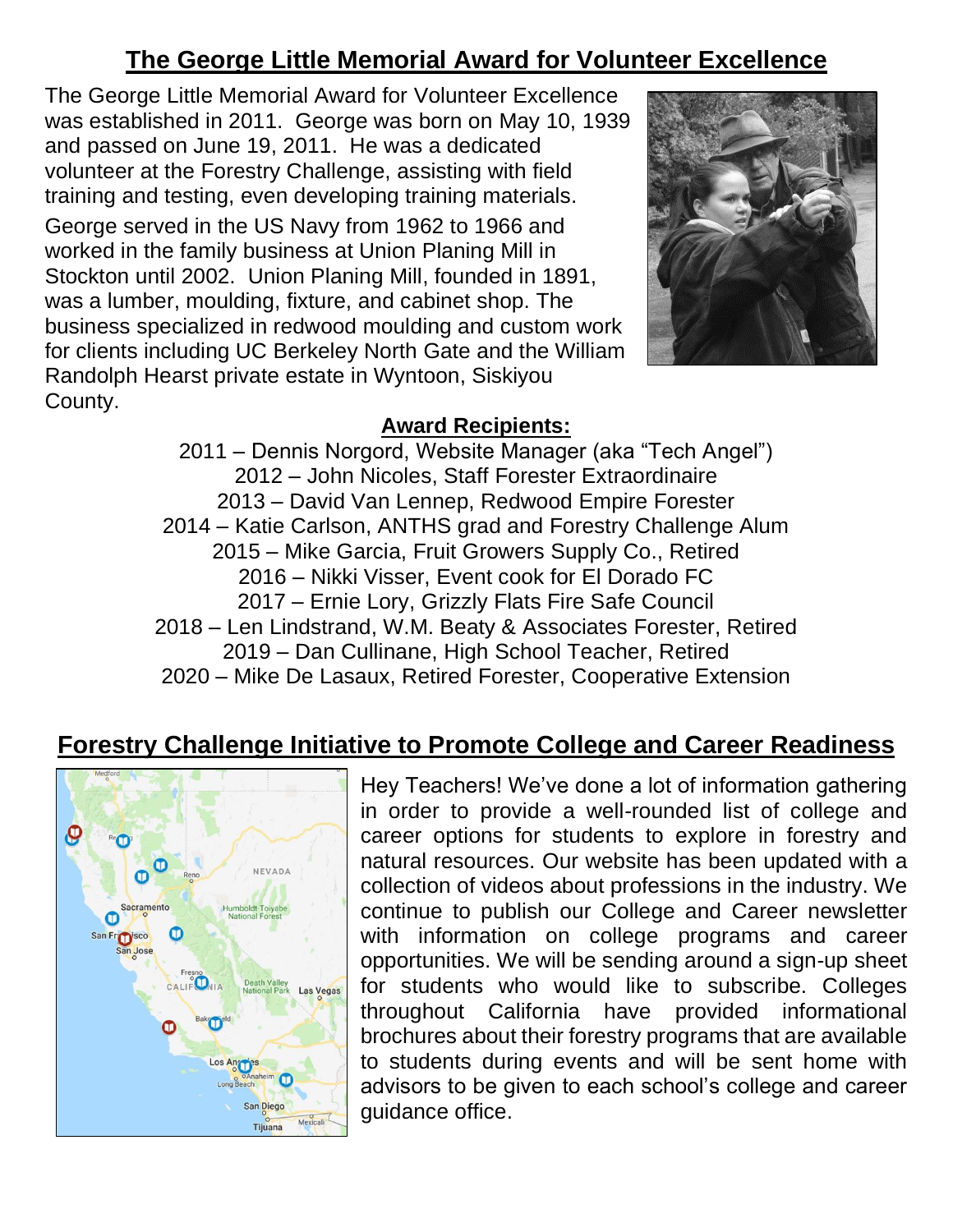# **EXPANDED SCHEDULE FOR WEDNESDAY**

### **Wednesday, November 10, 2021**

| 4:00 to 5:30 | Registration – Check-in at Front Office |  |
|--------------|-----------------------------------------|--|
|              |                                         |  |

- 5:30 to 6:30 Dinner Dining Hall
- 7:00 to 8:15 Welcome / Focus Topic Presentation Oak View Lawn
	- ❖ Please gather by 6:50
	- ❖ Bring Focus Topic Question, Paper, and Pencils
	- ❖ Bring something to sit on and a flashlight/headlamp
- 8:30 to 10:00 Night Hike and Social Time Snack Shop Ministry Intro (optional) – Oak Chapel
- 10:00 Report to Dorms
- 10:30 Lights Out

### **Thank You to the 2021 San Bernardino Forestry Challenge Volunteers**

Without volunteers, the Forestry Challenge simply wouldn't happen. Here are the individuals who gave their time and expertise for this event:

> Anna Woodall April Karlinsky Bob Broderick Damian Giles Dan Cullinane David Haas Elizabeth Franck Erin Snyder Ian McBride John Nicoles Jon Cartwright

Kathleen Edwards Nishita Dashpute Pat Foy Priscilla Soto Raine Zulueta Ruby Gonzalez Samantha Conn Shari Tindall Steve Whitehorn Tirza Ulloa Travis Eastern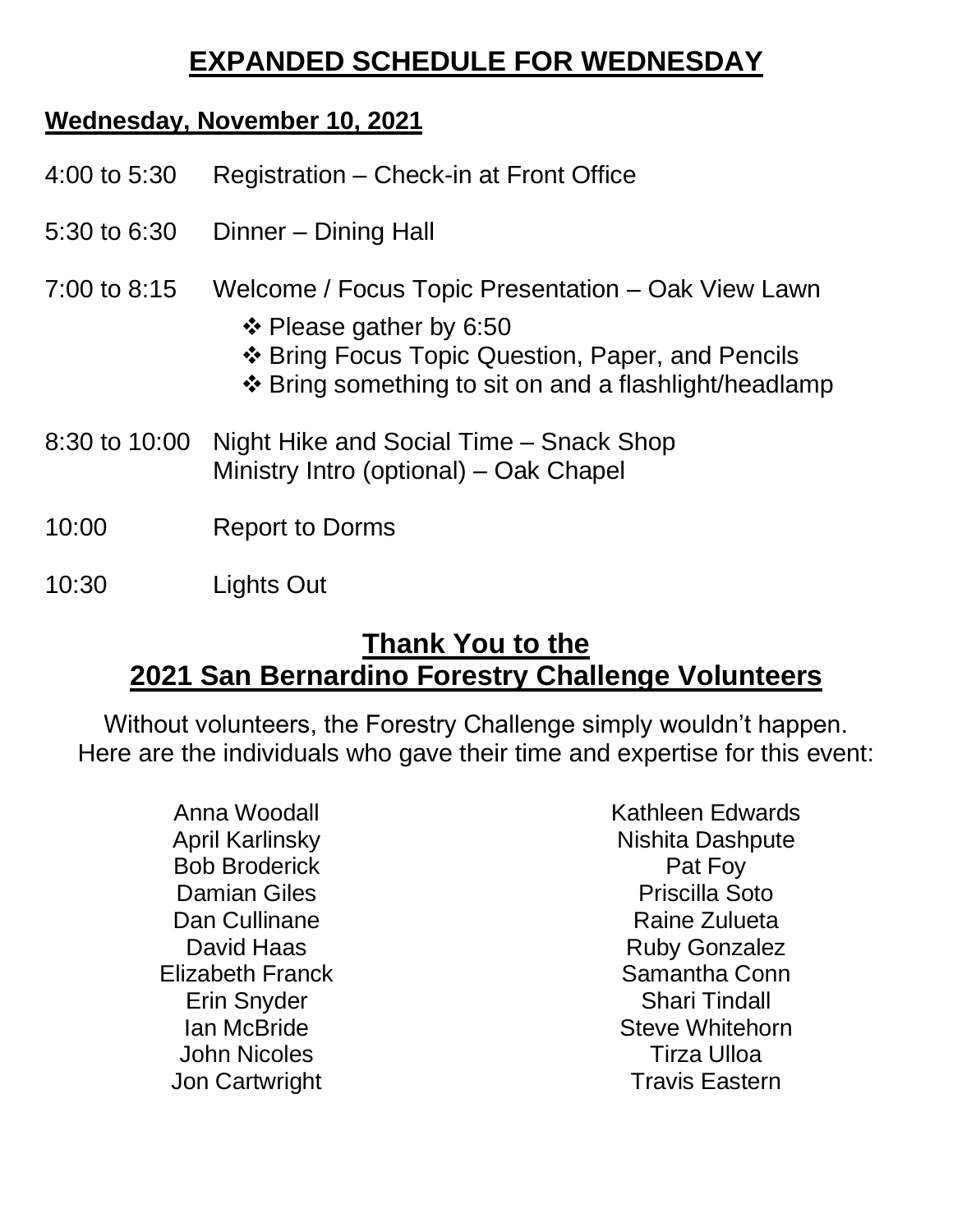# **Directions to Data Collection Site**

The Data Collection Site Address is:

# **Camp Hinckley, 2103 Wilderness Rd, Running Springs, CA**

From Hume SoCal Entrance:

- Head south on Green Valley Lake Rd for 1.9 miles
- Turn right onto CA-18 and continue for 2.6 miles
- Continue onto CA-330 follow signs for Lake Arrowhead back to CA-18
- Turn right onto Wilderness Rd and continue for 0.4 miles
- Camp Hinckley's entrance will be on the right

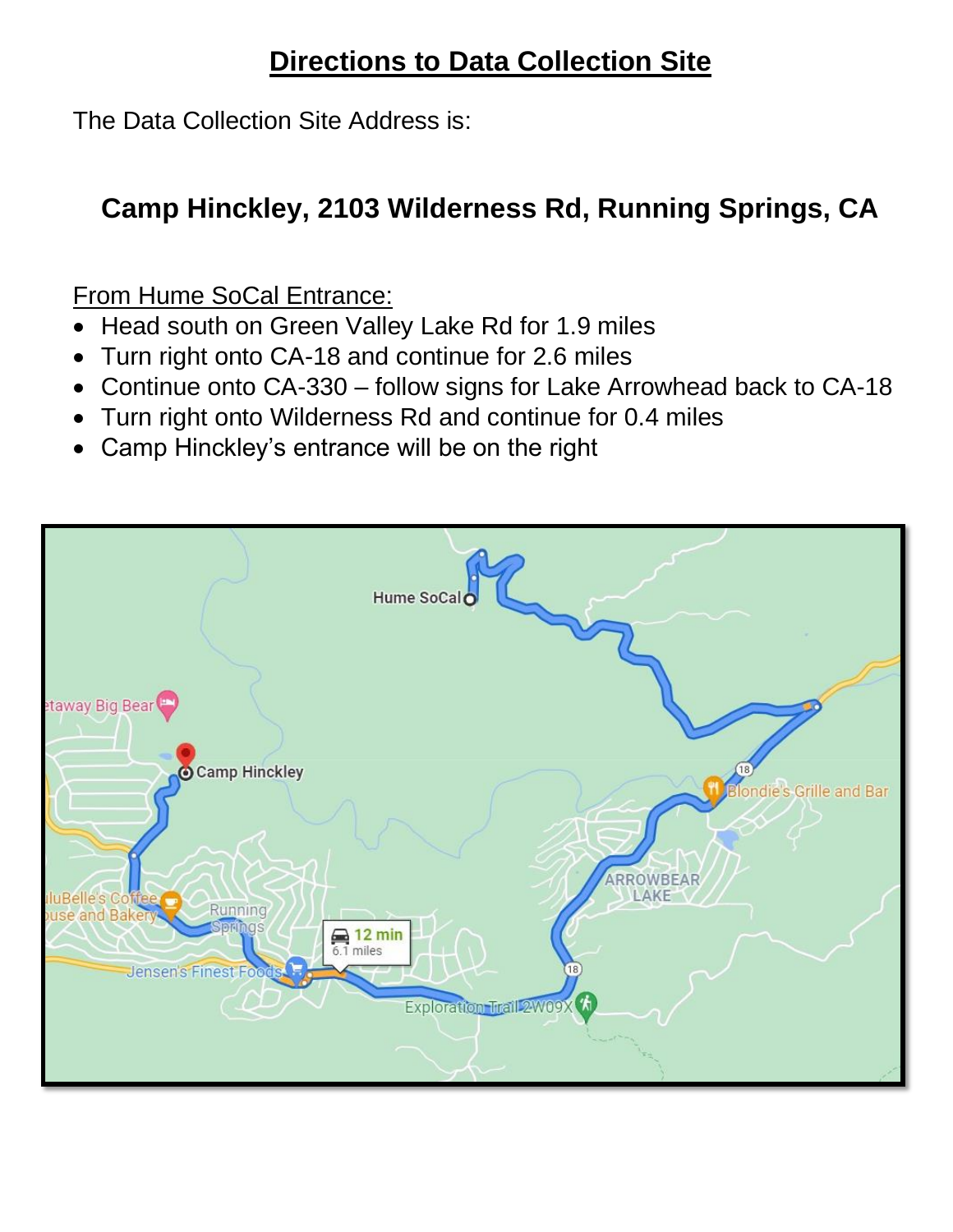# **EXPANDED SCHEDULE FOR THURSDAY**

## **Thursday, November 11, 2021**

| 8:00 to 8:45            | <b>Breakfast – Dining Hall</b>                                                    |
|-------------------------|-----------------------------------------------------------------------------------|
| 8:45 to 8:55            | <b>Field Training Introduction</b>                                                |
|                         | ❖ Gather on lawn in front of Dining Hall                                          |
|                         | ❖ See Training Rotation Schedule for list of what to bring                        |
| $9:05$ to $12:00$       | <b>Field Training</b>                                                             |
| 12:00 to 1:00           | Lunch                                                                             |
| 1:00                    | Gather for Data Collection in Parking Lot behind Welcome Center                   |
| 1:00 to 1:30            | <b>Travel to Camp Hinckley</b>                                                    |
| 1:30 to 4:30            | <b>Data Collection</b>                                                            |
| 4:30 to 4:45            | <b>Load Buses</b>                                                                 |
| 5:00 to 5:15            | Arrive back at Hume SoCal                                                         |
| 5:30 to 6:30            | Dinner – Dining Hall                                                              |
| 6:30 to 6:45            | Dinner Clean Up / Work Time Prep                                                  |
| 7:00 to 10:30           | <b>Teams Prepare Presentations – Dining Hall</b>                                  |
|                         | ❖ Laptops available for loan if needed                                            |
|                         | ❖ Students should not leave Dining Hall except for Ask a<br>Forester appointments |
| 7:20 to 9:45            | "Ask a Forester" appointments – around Dining Hall                                |
| 10:45                   | <b>Report to Dorms</b>                                                            |
| $\overline{A}$ . $\cap$ | المنتجر جلوا حرابا                                                                |

11:00 Lights out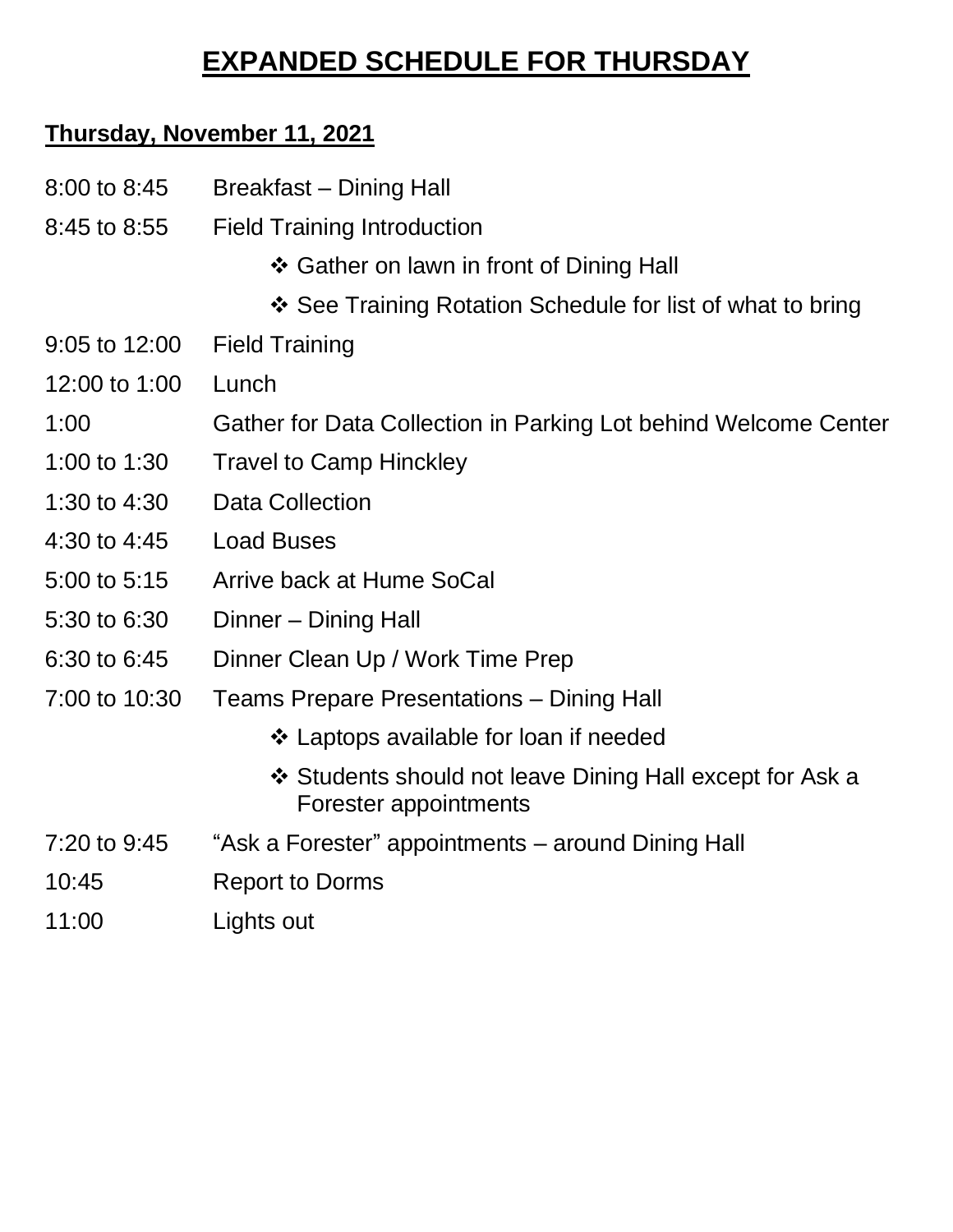# **THURSDAY A.M. FIELD TRAINING ROTATION SCHEDULE**

**We will have two training tracks, A & B, that your team(s) will divide between. Try to split each team as evenly as possible between the two training tracks. The tracks are as follows:**

| <b>Training Track A</b>          | $9:05 -$  | $9:50 -$  | $10:35 -$ | $11:20 -$ |
|----------------------------------|-----------|-----------|-----------|-----------|
|                                  | 9:45      | 10:30     | 11:15     | 12:00     |
| CA Forest Types, Tree ID,        | Teams     | Teams     | Teams     | Teams     |
| <b>Species Composition</b>       | $1 - 5$   | $15 - 18$ | $10 - 14$ | $6 - 9$   |
| <b>Dichotomous Plant Keys</b>    | Teams     | Teams     | Teams     | Teams     |
|                                  | $6 - 9$   | $1 - 5$   | $15 - 18$ | $10 - 14$ |
| <b>Densitometer</b>              | Teams     | Teams     | Teams     | Teams     |
| <b>Increment Borer</b>           | $10 - 14$ | $6 - 9$   | $1 - 5$   | $15 - 18$ |
| <b>Volume and Market Values,</b> | Teams     | Teams     | Teams     | Teams     |
| Logging Methods                  | $15 - 18$ | $10 - 14$ | $6 - 9$   | $1 - 5$   |

| <b>Training Track B</b>        | $9:05 -$  | $9:50 -$     | $10:35 -$    | $11:20 -$ |
|--------------------------------|-----------|--------------|--------------|-----------|
|                                | 9:45      | 10:30        | 11:15        | 12:00     |
| <b>Diameter Tape</b>           | Teams     | Teams        | Teams        | Teams     |
| Clinometer                     | $1 - 5$   | $15 - 18$    | $10 - 14$    | $6 - 9$   |
| Angle Gauge                    | Teams     | <b>Teams</b> | <b>Teams</b> | Teams     |
| <b>Limiting Distance Table</b> | $6 - 9$   | $1 - 5$      | $15 - 18$    | $10 - 14$ |
| <b>Compass and Pacing</b>      | Teams     | Teams        | Teams        | Teams     |
| Tech - Plot Hound              | $10 - 14$ | $6 - 9$      | $1 - 5$      | $15 - 18$ |
| <b>Maps</b>                    | Teams     | <b>Teams</b> | Teams        | Teams     |
|                                | $15 - 18$ | $10 - 14$    | $6 - 9$      | $1 - 5$   |

- Teams should assemble in the parking lot no later than 8:50.
- Training schedules will be handed out at breakfast.
- Training Worksheets will be handed out just prior to training.
- Wear long pants and close-toed shoes.
- Bring your clipboard, training worksheet, pencil(s), and calculator.
- You may bring study materials and paper with you for taking notes.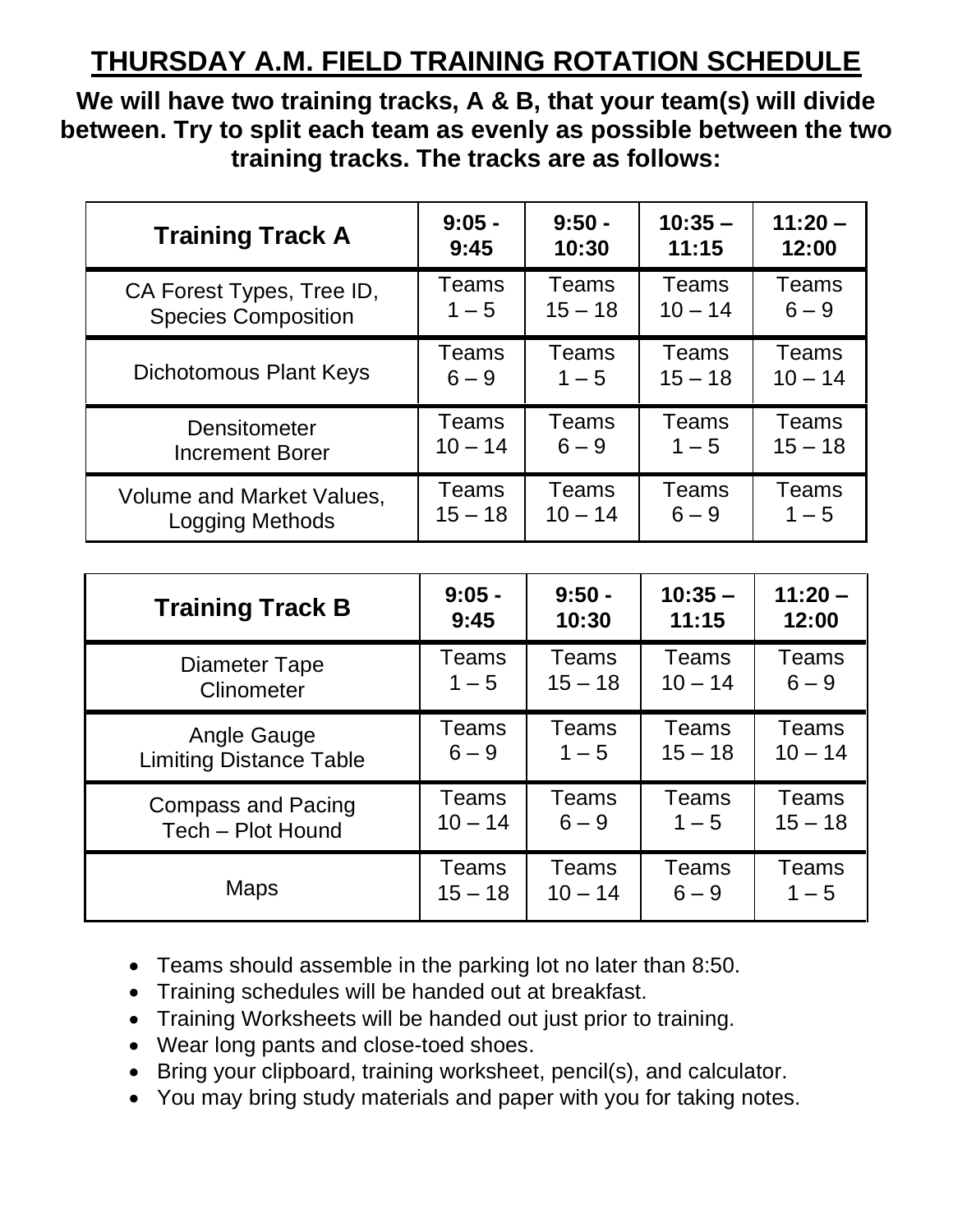# **2021 SAN BERNARDINO FORESTRY CHALLENGE "ASK A FORESTER" NOTES AND GUIDELINES**

- Ask a Forester schedules will be available Thursday evening before appointments begin.
- Arrive a few minutes before your scheduled appointment time.
- Appointments are 20 minutes in length.
- Bring any materials with you that will help make your appointment productive.
- Any number of team members may go to the appointment.
- Advisors may not go to the appointment

## **Friday During Free Time - Pacing Contest:**

The goal of this contest is to pace a 66-foot distance (one chain) without the use of any measuring device. To practice for this contest, mark a 66-foot distance on a sidewalk or parking lot. Stand with your heels on one line and walk with a comfortable step until your toes touch the other line. Once you know how many steps (or paces) you walk, try it without the lines. Then, measure your distance to see how close you are. Note: you will need to know how to do this anyway for the field test.

Each school will be given two pin flags marked with their school name. Each school gets one entry, and the students will work without assistance from their teachers. The school that can pace a distance closest to 66 feet (either over or under 66 feet) wins the contest and takes possession of the coveted "board foot" perpetual trophy.

## **Forestry Challenge Scholarship Program**

Redwood Empire, a division of Pacific States Industries and the Burch Family, and the Los Angeles Hardwood Lumberman's Club award scholarships to assist students who plan to obtain a college degree in Forestry and participated in one or more Forestry Challenge events. Recipients must be enrolled in a program that leads to a degree in Forestry or a closely related field. The 2021 recipients are Maddie Washburn, a Ponderosa High School graduate attending Oregon State University, Autumn Pecarovich, a Minarets High School graduate attending Humboldt State University, and Nishita Dashpute, a Charter Oak High School graduate attending University of California at Berkeley.





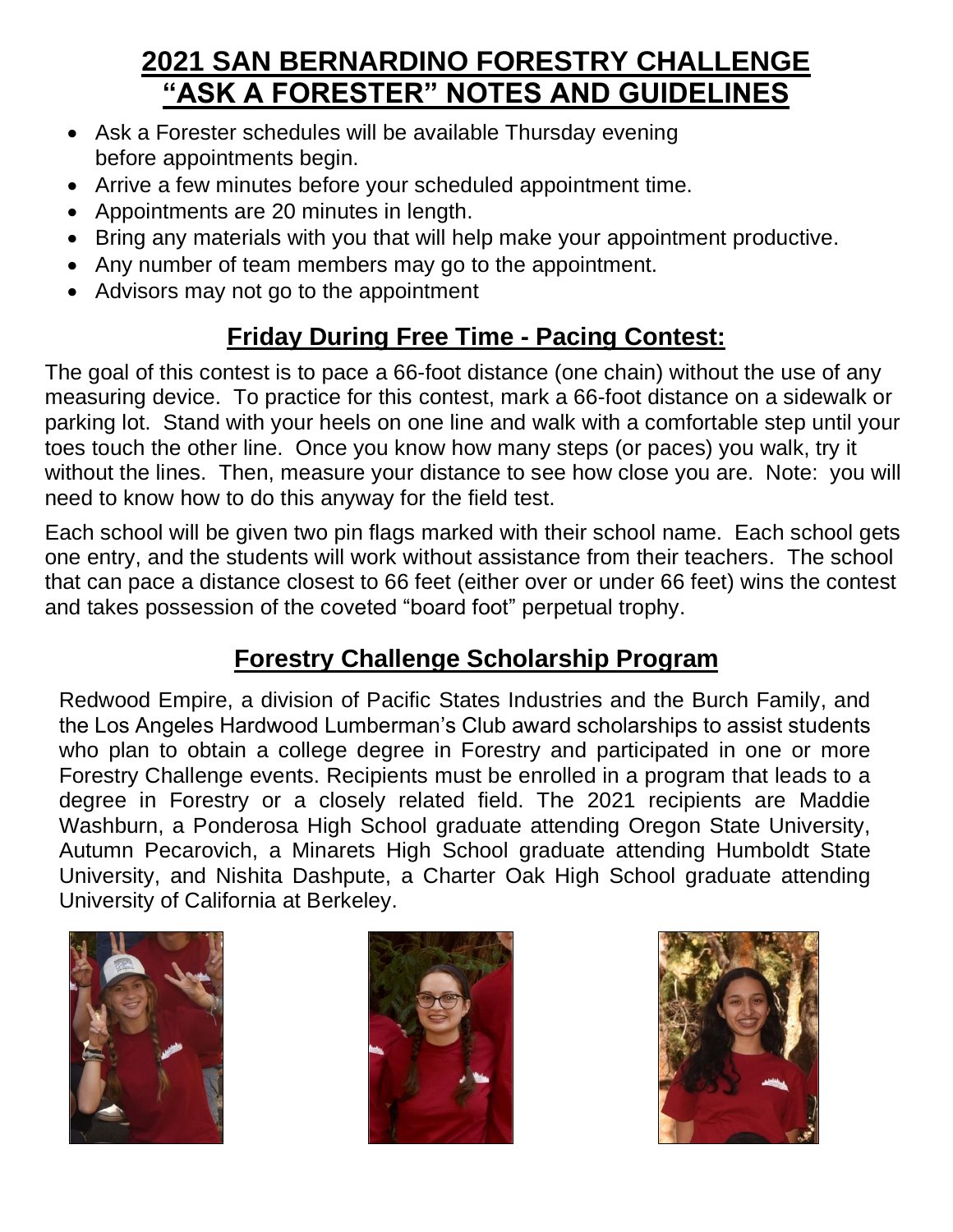# **EXPANDED SCHEDULE FOR FRIDAY**

# **Friday, November 12, 2021**

| <b>Time</b>      |                                                                                                                         |
|------------------|-------------------------------------------------------------------------------------------------------------------------|
| 8:00 to 9:00     | <b>Breakfast</b>                                                                                                        |
| 9:00 to 9:25     | Gather for Field Testing and Travel to Testing Stations                                                                 |
| 9:30 to 12:00    | <b>Field Testing</b>                                                                                                    |
| 12:00 to 1:00    | Lunch                                                                                                                   |
| 1:00 to 2:00     | School / Group Photos and Pacing Contest<br>Test Keys handed out and reviewed                                           |
| 2:00 to 5:00     | Organized Activities / Free Time<br>Zip line, ropes course, etc.                                                        |
| 5:30 to 6:30     | <b>Dinner</b>                                                                                                           |
| $6:45$ to $9:30$ | Teams Finish Preparing Presentations - Dining Hall<br>At 9:30 all teams must turn in their laptops and<br>presentations |
| 9:30 to 10:15    | Evening Social Time / Night Hike                                                                                        |
| 10:30            | <b>Report to Cabins</b>                                                                                                 |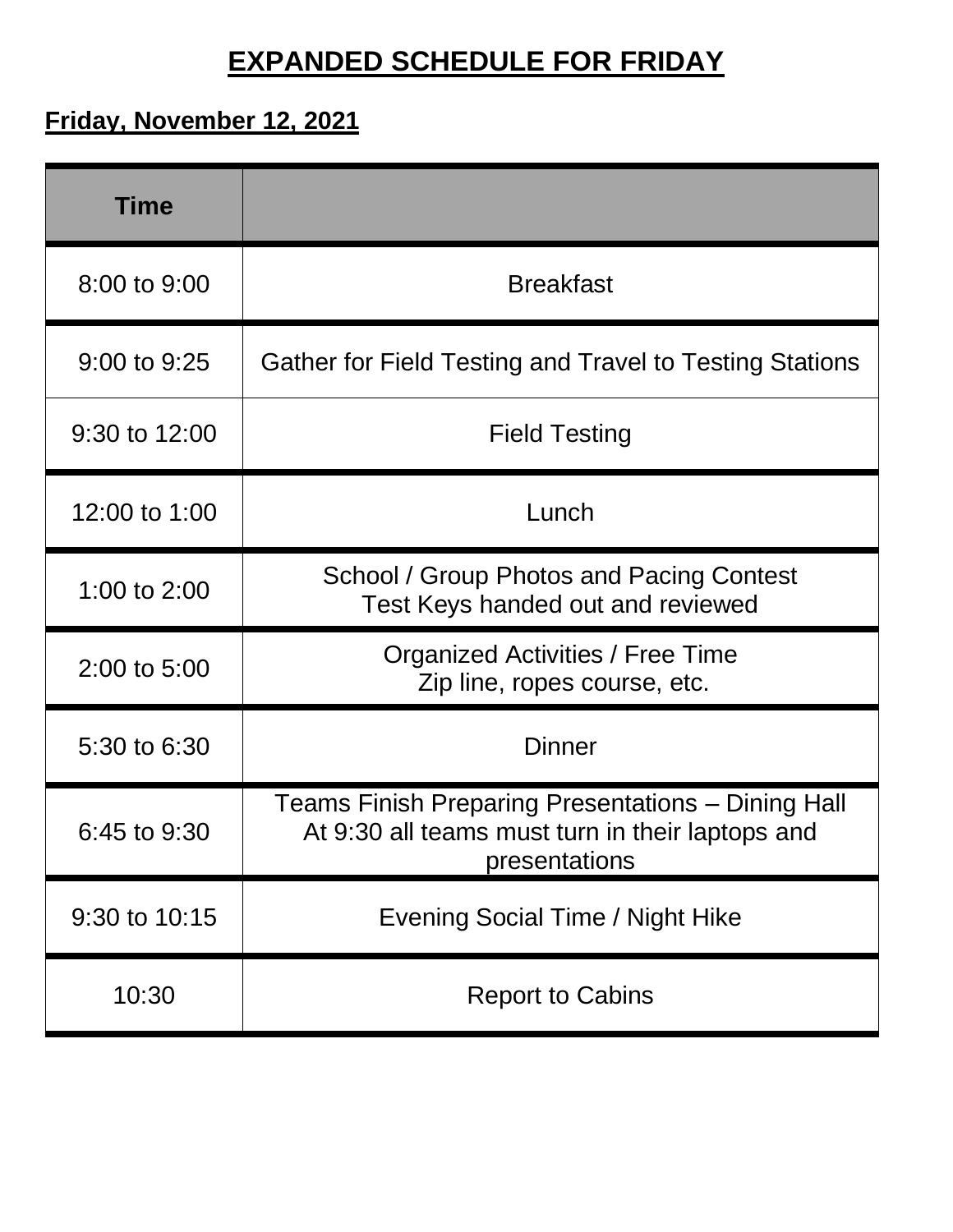# **FRIDAY FIELD TESTING ROTATION SCHEDULE Morning**

| <b>Time</b>       | $9:30$ to | $10:10$ to   | 10:50 to     | 11:30 to     |
|-------------------|-----------|--------------|--------------|--------------|
| <b>Station</b>    | 10:05     | 10:45        | 11:25        | 12:05        |
| <b>Cliff</b>      | Teams     | <b>Teams</b> | Teams        | <b>Teams</b> |
|                   | $1 - 5$   | $15 - 18$    | $10 - 14$    | $6 - 9$      |
| <b>Volleyball</b> | Teams     | Teams        | Teams        | <b>Teams</b> |
|                   | $6 - 9$   | $1 - 5$      | $15 - 18$    | $10 - 14$    |
| <b>Tire Swing</b> | Teams     | Teams        | <b>Teams</b> | <b>Teams</b> |
|                   | $10 - 14$ | $6 - 9$      | $1 - 5$      | $15 - 18$    |
| <b>Zip Line</b>   | Teams     | Teams        | <b>Teams</b> | <b>Teams</b> |
|                   | $15 - 18$ | $10 - 14$    | $6 - 9$      | $1 - 5$      |

### **Important Information about Field Testing:**

- Testing stations will be 35 minutes each with 5-minute rotations in between.
- Teachers will travel in the same rotation with their team, but may not interact with team members at any time during the testing periods. They may, however, look at a blank copy of the test, provided by the person in charge of the test station.
- Teachers need to be aware of the route to the next station and will be responsible for getting their group of students there on time.
- Teams cannot use notes, written materials, or forestry tools except those given to them at the stations.
- Teams are responsible for bringing their own clipboard.
- Students will return all tools before moving to the next testing station.

At the end of all testing, one Test Key will be provided for each school for review, and participants will have an opportunity to revisit the stations if there are any questions. The test keys will be due back Friday at 9:30 p.m.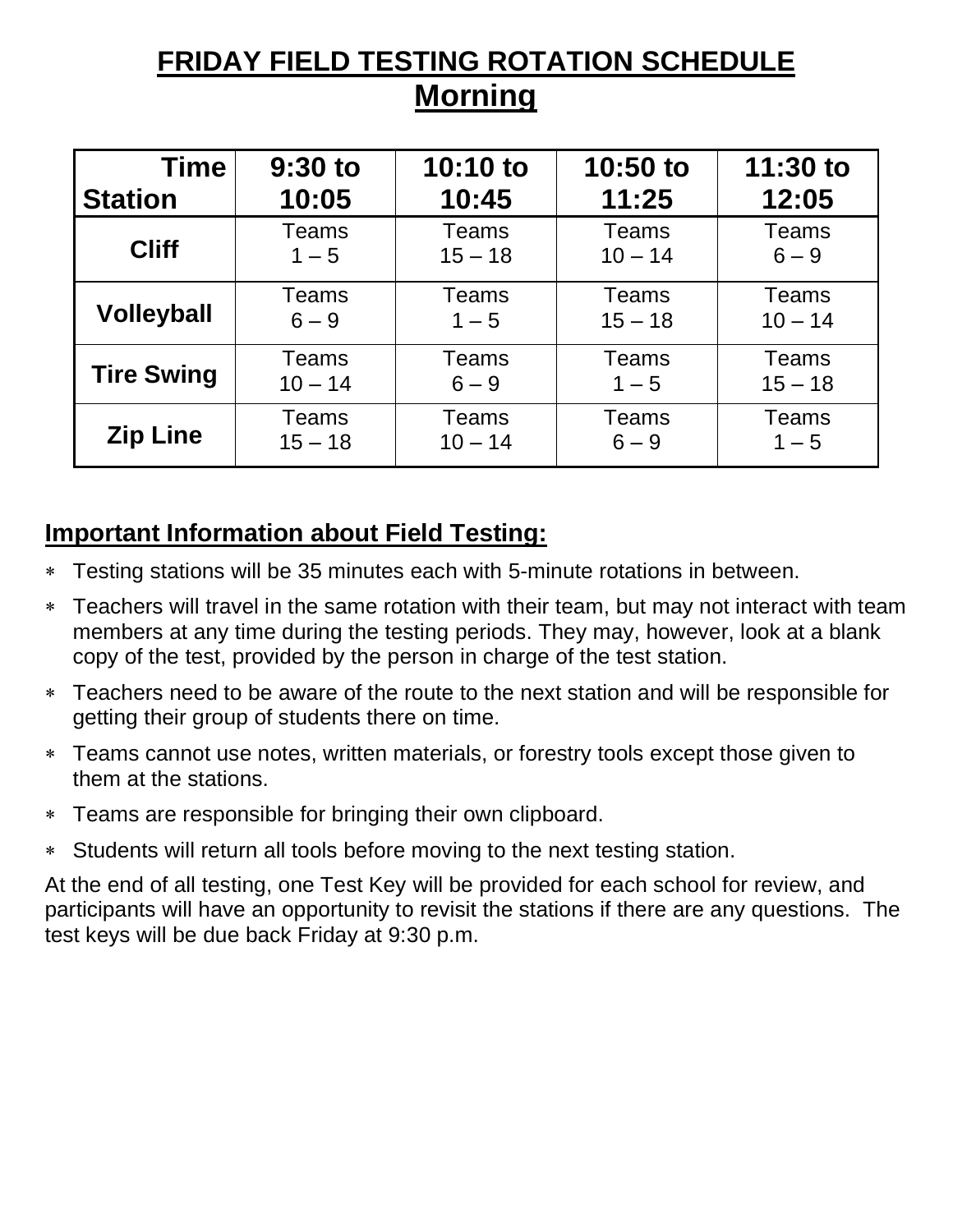# **EXPANDED SCHEDULE FOR SATURDAY**

#### **Saturday, November 13, 2021**

| 8:15 to 9:00   | Breakfast – Dining Hall                                                                                                                                                                                                            |
|----------------|------------------------------------------------------------------------------------------------------------------------------------------------------------------------------------------------------------------------------------|
| 8:15 to 9:00   | Judges Orientation - Picnic Tables outside Dining Hall<br>❖ For Judges and Presentation facilitators only                                                                                                                          |
| 9:15 to 11:10  | ALL TEAMS – Report to Dining Hall OR first round of presentations<br>❖ Room assignments distributed Friday evening<br>❖ All teams must turn in press releases, thank you notes, and<br>evaluation forms before leaving Dining Hall |
| 11:20 to 11:45 | Judging Panel Feedback to Students – Oak View Lawn                                                                                                                                                                                 |
| 11:45 to 12:00 | Awards - Oak View Lawn                                                                                                                                                                                                             |
| 12:00          | <b>Lunch and Farewell</b>                                                                                                                                                                                                          |

Notes:

- If your presentation time is not suitable, you are free to trade with another team if both agree. Just let Diane know.
- Teachers and parents may listen to their own team's presentation(s) but may not listen to other teams.
- Each presentation location will have three judges and a presentation facilitator.
- The presentation facilitator will start timing when the presentation begins and show a 5 and a 1 minute warning card.
- The facilitator will stop the presentation when time is up, even if the team is not finished.
- The facilitator will time the 5-minute question and answer period, with a 1 minute warning.
- Teams are encouraged to give their presentation at school and in the community.
- All teams will attend a review session at the Chapel from 11:20 to 11:45, where the judges will provide feedback to the teams, after which the awards will be presented.

# **A Note about Our Sponsors:**

In addition to the sponsors on the front cover of this booklet, many more companies, organizations, and individuals contributed. They are:

> Campbell Global Crane Mills Frank Losekoot

Matt Waverly Ruth Cox Sierra Resource Management